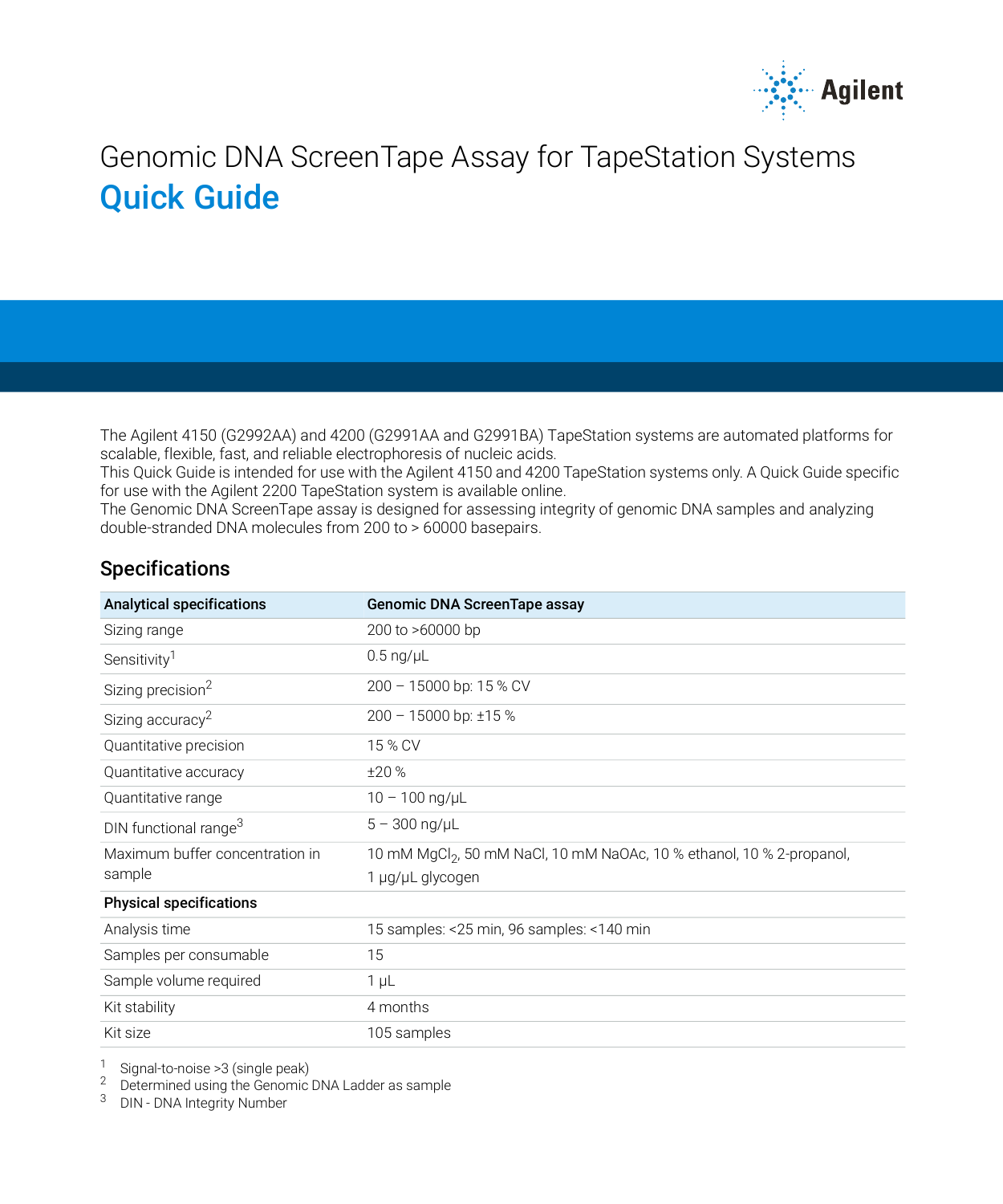# Genomic DNA ScreenTape Assay for TapeStation Systems

### Storage Conditions

- Reagent vials and ScreenTape devices:  $2 8$  °C (36 46 °F).
- Store partially used ScreenTape devices upright at  $2 8$  °C (36 46 °F) for a maximum of 2 weeks.
- Never freeze ScreenTape devices. Discard any accidentally frozen ScreenTape devices.

# Kit Components

| <b>Part Number</b> | <b>Name</b>               | Color | Amount               |
|--------------------|---------------------------|-------|----------------------|
| 5067-5365          | Genomic DNA ScreenTape    |       | 7 ScreenTape devices |
| 5067-5366          | Genomic DNA Reagents      |       | 2 vials              |
|                    | Genomic DNA Ladder        |       | $25 \mu L$           |
|                    | Genomic DNA Sample Buffer |       | 1350 uL              |

# Limited Use Label License

Some products within this assay contain SYBR™ Green I, which is licensed from Life Technologies Corporation for use in research and development only. SYBR™ is a registered trademark of Life Technologies Corporation.

# For Research Use Only

Not for use in Diagnostic Procedures.

# Additional Material Required for Analysis with the TapeStation Systems

- Loading tips (5067-5598, 1 pk or 5067-5599, 10 pk)
- Optical Tube 8x Strip (401428) and Optical Tube Cap 8x Strip (401425)
- Vortex mixer IKA MS3 with 96-well sample plate adapter
- 96-well sample plates (5042-8502) and 96-well Plate Foil Seal (5067-5154) (4200 TapeStation systems only)

# Additional Equipment Required (Not Supplied)

- Volumetric micropipettes for handling volumes from 1 to 15 µL
- Centrifuges for tube strips and 96-well sample plates

# WARNING Toxic agents

 $\checkmark$  Refer to product material safety datasheets for further information.  $\checkmark$  When working with the ScreenTape assay follow the appropriate safety procedures such as wearing safety goggles, laboratory gloves and protective clothing.

CAUTION Damage to the TapeStation systems

 $\checkmark$  Only use the recommended consumables and reagents with the TapeStation systems.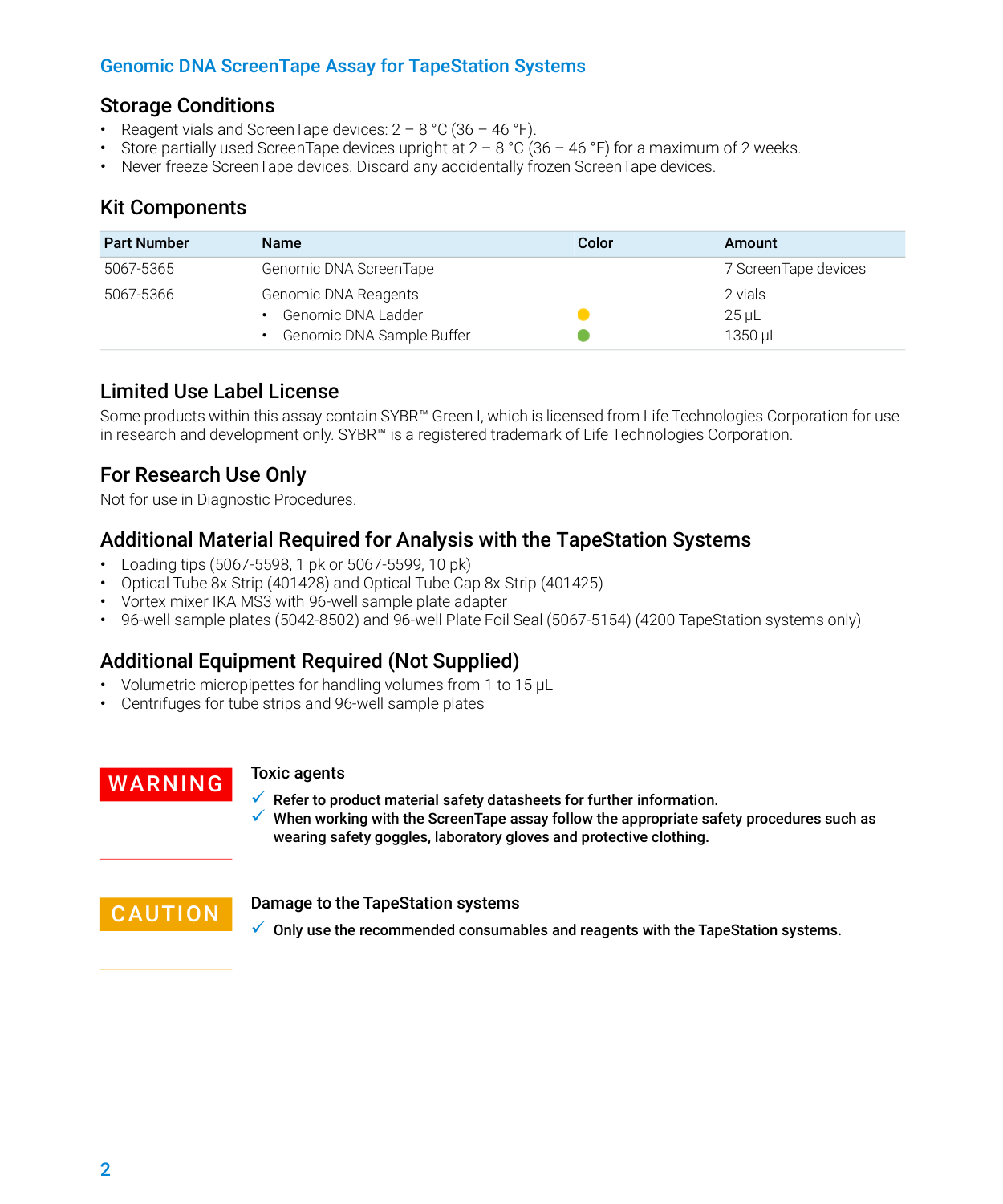# Genomic DNA ScreenTape Assay for TapeStation Systems

# Essential Measurement Practices

Read about good measurement practices in the Agilent Information Center and/or in the System Manual.

| Environmental<br>conditions                     | Ambient operating temperature: $15 - 30$ °C (59 – 86 °F)<br>٠<br>Keep reagents during sample preparation at room temperature                                                                                                                                                                                                                                                                                                                        |
|-------------------------------------------------|-----------------------------------------------------------------------------------------------------------------------------------------------------------------------------------------------------------------------------------------------------------------------------------------------------------------------------------------------------------------------------------------------------------------------------------------------------|
| Steps before sample<br>preparation              | Allow Sample Buffer to equilibrate at room temperature for 30 min prior to use<br>٠<br>Vortex each vial and briefly spin down<br>Flick ScreenTape device to eliminate bubbles in the buffer chamber<br>٠                                                                                                                                                                                                                                            |
| Ladder handling                                 | Do not shake or overmix ladder vial<br>٠                                                                                                                                                                                                                                                                                                                                                                                                            |
| Pipetting practice                              | Pipette reagents carefully against the side of the 96-well sample plate or sample tube<br>٠<br>Ensure that no sample or Sample Buffer remains within or on the outside of the tip<br>٠<br>Care must be taken due to viscosity of the Sample Buffer<br>٠                                                                                                                                                                                             |
| Mixing and<br>centrifugation<br>recommendations | Apply foil seal to 96-well sample plate or cap the tube strips prior to mixing and centrifugation<br>Centrifuge to collect liquid at the base; then vortex using the IKA MS3 vortexer and adaptor at<br>2000 rpm for 1 min<br>Briefly centrifuge and visually confirm that all liquid is collected at the bottom of the 96-well<br>٠<br>sample plate or tube strips and any air bubble is removed<br>Run samples immediately after preparation<br>٠ |

# Ladder Considerations

- Ladder is exclusively loaded from location A1 on the tube strip holder.
- Always use a complete tube strip when running ladder or samples from the tube strip holder.
- The analysis of one ladder per ScreenTape device is required.